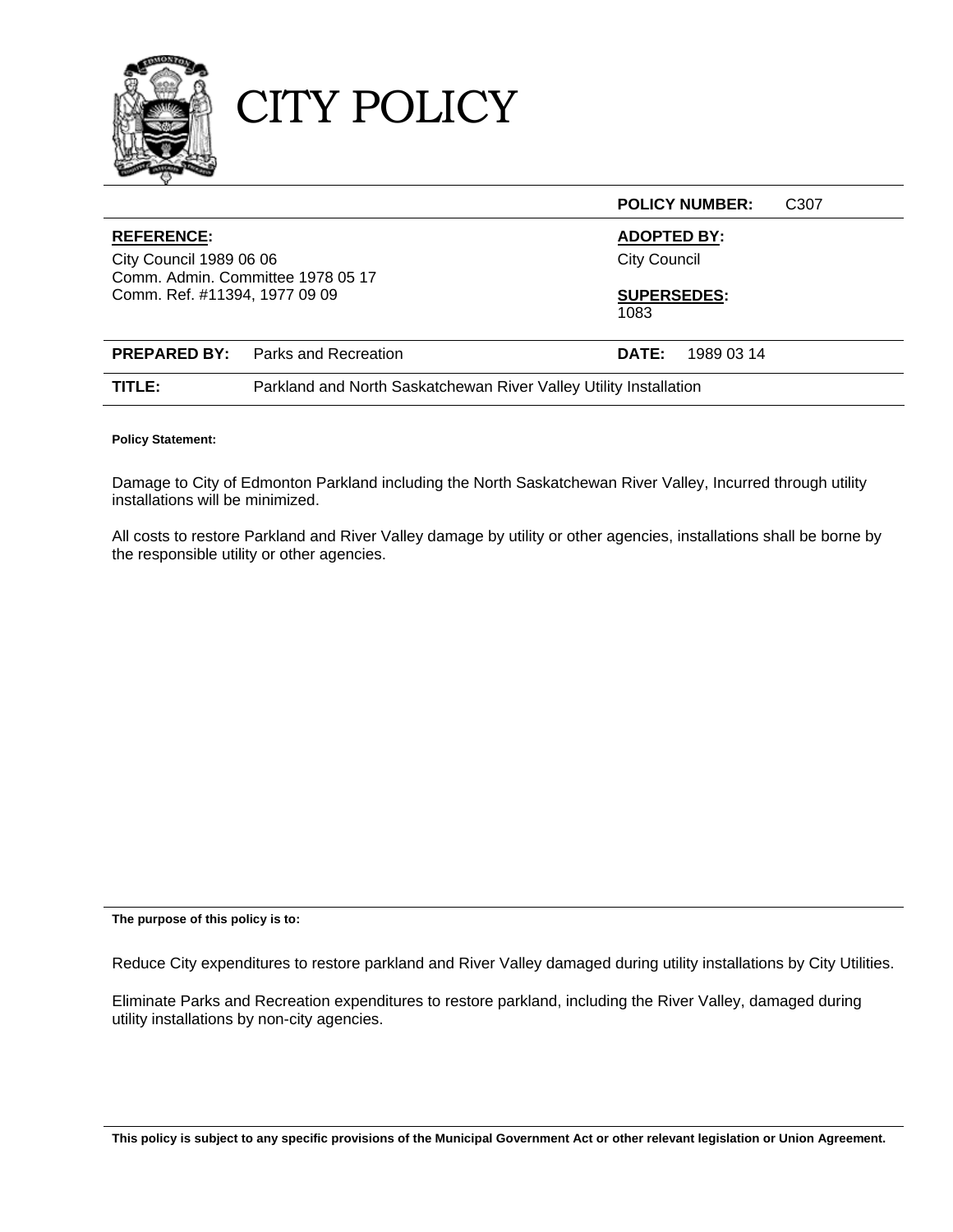

## CITY PROCEDURE

|                   |              | <b>POLICY NUMBER:</b>  | C307       |
|-------------------|--------------|------------------------|------------|
| <b>AUTHORITY:</b> | City Council | <b>EFFECTIVE DATE:</b> | 1989 06 06 |

### **TITLE:** PARKLAND AND NORTH SASKATCHEWAN RIVER VALLEY UTILITY INSTALLATION

**PAGE:** 1 of 1

### 1. DEFINITIONS

"Damage" as the return of the Parkland and North Saskatchewan River Valley environment to its original condition prior to damage occurring as a result of construction, repair, or the activities of construction personnel.

"Parkland" as City, District and Neighbourhood park and school land and open space maintained by Edmonton Parks and Recreation including grassed boulevards and buffers within road right-ofway and pipeline right-of-way, and the River Valley.

"North Saskatchewan River Valley" as per Bylaw No. 7188.

 "Utility Agency" as Water and Sanitation, Transportation, Edmonton Power, Edmonton Telephones, Northwestern Utilities Limited, Cable T.V. and any other agency involved in such utility installation.

 "Notify" as the receipt of the form shown as Attachment I/OSCAM Permit or Utility Plan circulation.

 "Environmental Impact Assessment: (EIA) to assess (as set out in Bylaw No. 7188) the effect on the environment of the proposed work.

### 2. RESPONSIBILITIES

- 2.01 Edmonton Parks and Recreation Department to:
- (a) Review utility installation on Parkland and River Valley as circulated by utility agencies.
- (b) Identify areas which are in the River Valley and would require EIA as managed by the Planning and Development Department - review and comment on EIA.
- (c) Notify agencies of Parkland and River Valley restoration requirements.
- (d) Inspect repairs of damage to ensure restoration requirements have been completed.

### 2.02 Edmonton Utility Agencies to:

- (a) Coordinate circulation of utility proposals.
- (b) Circulate to Parks and Recreation utility installation proposals affecting Parkland and River Valley.
- (c) Restore damaged Parkland and River Valley in compliance with this policy.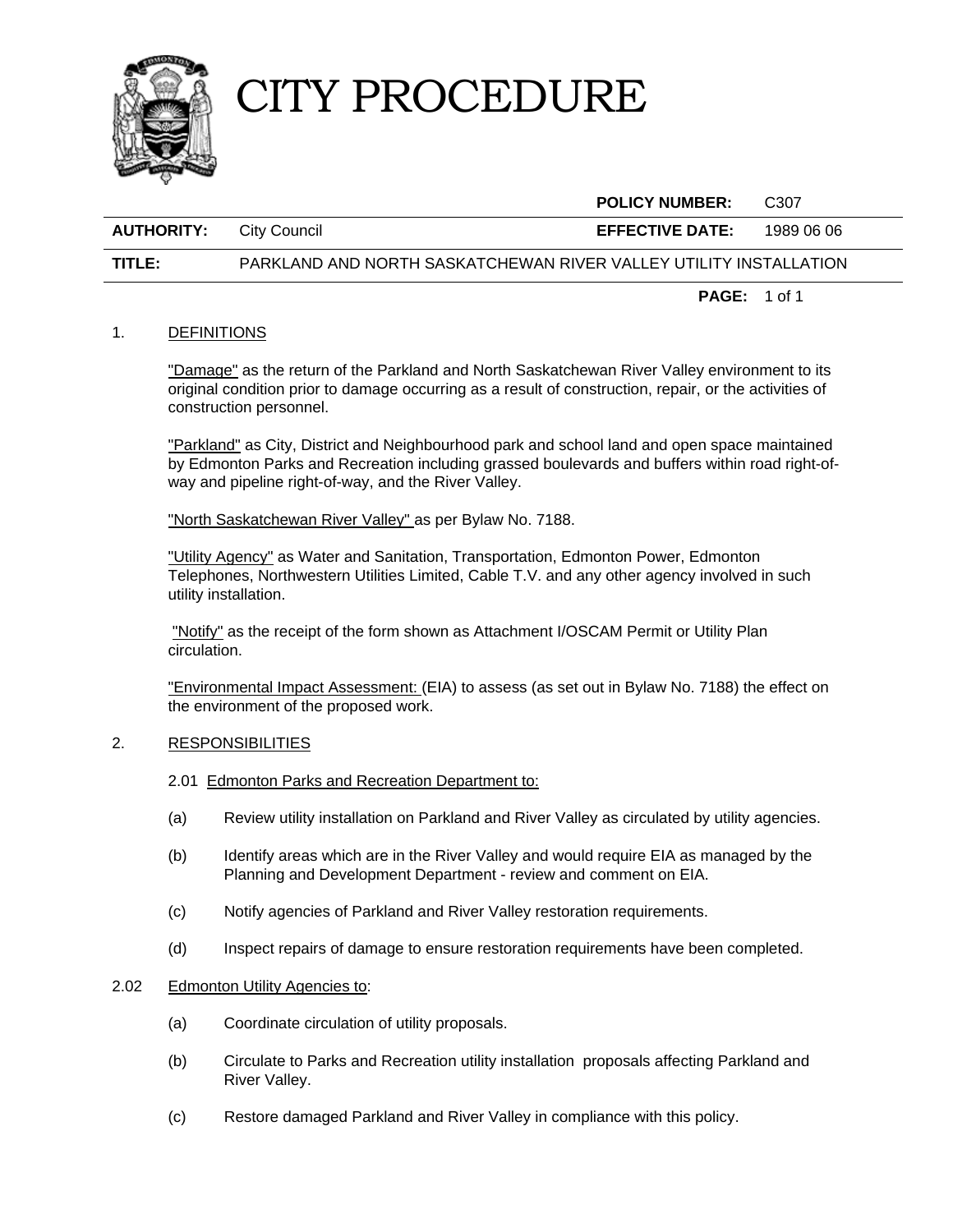

# CITY PROCEDURE

|                   |                                                                   | <b>POLICY NUMBER:</b>          | C <sub>307</sub> |
|-------------------|-------------------------------------------------------------------|--------------------------------|------------------|
| <b>AUTHORITY:</b> | City Council                                                      | <b>EFFECTIVE DATE:</b>         | 1989 06 06       |
| TITLE:            | PARKLAND AND NORTH SASKATCHEWAN RIVER VALLEY UTILITY INSTALLATION |                                |                  |
|                   |                                                                   | <b>PAGE:</b> $2 \text{ of } 2$ |                  |

(d) Apply these terms of reference to private contractors, under their control who are performing work on parkland and River Valley.

### 3. PROCEDURES

- 3.01 The respective utility agency must obtain written approval or the utility alignment plan not less than ten working days (two weeks) prior to the commencement of utility work on Parkland and River Valley.
- 3.02 Not less than 10 working days (two weeks) prior to the commencement of utility work on Parkland and River Valley and the respective utility agency shall notify the Coordinator of Utilities, Parks and Recreation, of the installations particulars and receive written approval for the use of the Parkland and River Valley for the storage of various types of work equipment and parking requirements at a job site.
- 3.03 In the event of the emergency utility repair work at a particular park site and River Valley, the respective utility agency shall within five working days of the commencement of the emergency repair work, notify the Coordinator of Utilities, Parks and Recreation of the particulars of the repair work required
- 3.04 Restoration and repair to damaged Parkland and River Valley undertaken by a utility work crew or contractor, shall be completed within ten working days of the completion of the utility installation of within 30 working days of the completion of a building on parkland.
- 3.05 In the event extraordinary circumstances prevent the utility agency from undertaking the said repair of the damaged Parkland and River Valley in accordance with 3.04, the respective utility agency shall notify the Coordinator of Utilities, Parks and Recreation of the installation completion and proposed date of restoration completions.
- 3.06 Parks and Recreation will inspect all restoration for compliance to Parkland and River Valley standards. Deficiencies will be completed by the utility agency or by Parks and Recreation at the utility agency's expense.
- 3.07 It is the responsibility of the departments and utility agencies concerned to ensure the detailed instruction and specifications are properly implemented as per City Policy C307.
- 3.08 Nothing in this policy shall exempt a Utility agency from Environmental Impact Assessment provisions of the River Valley Bylaw No. 7188.

### 4. APPENDIX

Sample Utility Installation Form